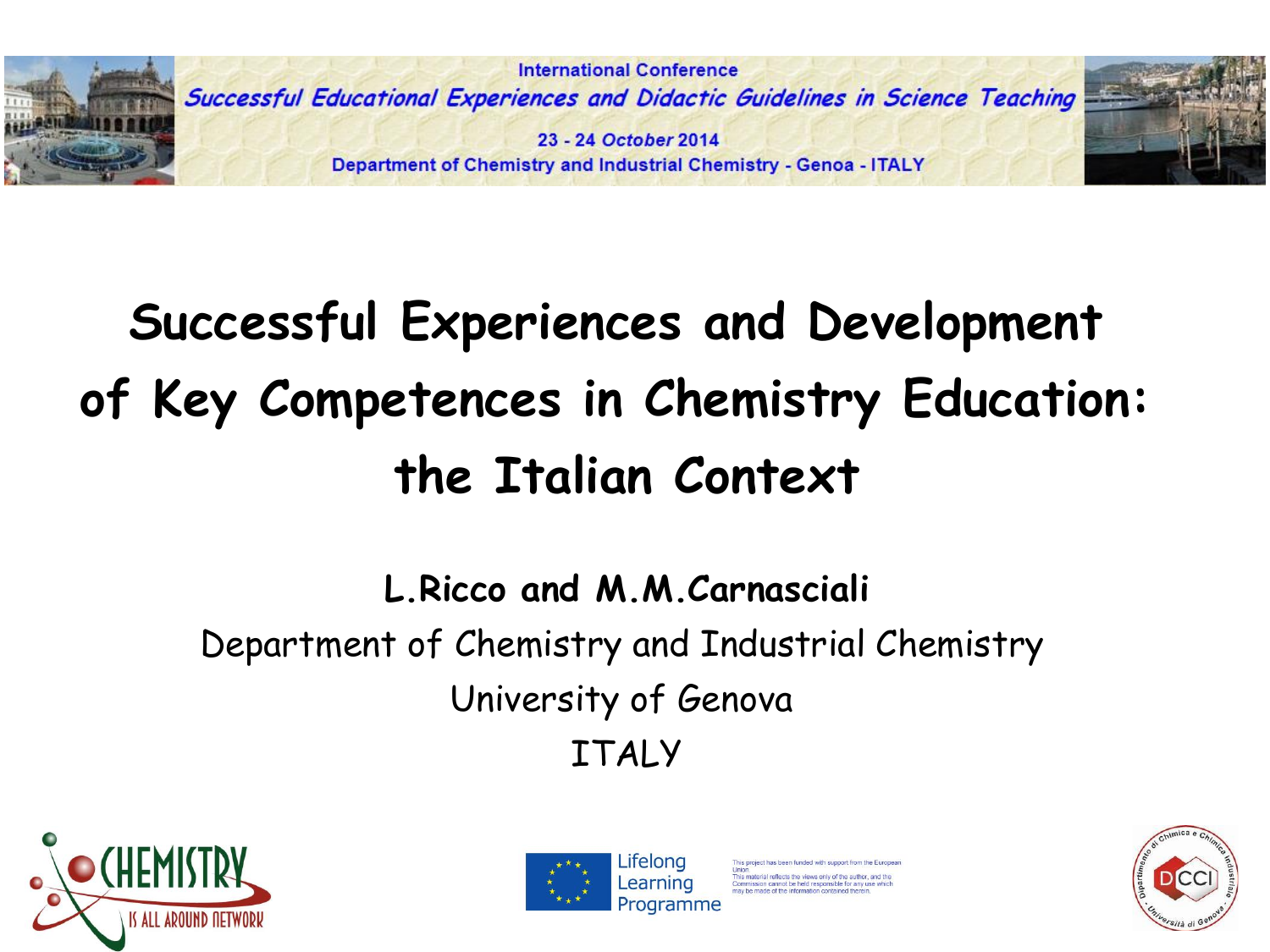#### **Competences in the European context**

As you know:

in 2000, the European Union started a process well known as the Lisbon Strategy, a system of reforms that spans all fields of economic policy, but its main characteristic is that for the first time the themes of knowledge are identified as fundamental.

Subsequently, in 2006, the European Parliament and the Council invited the Member States to develop, as part of their educational policies, strategies aimed to grow in young students the **eight key competences** that may constitute a basis for further learning and a solid preparation for adult and working life



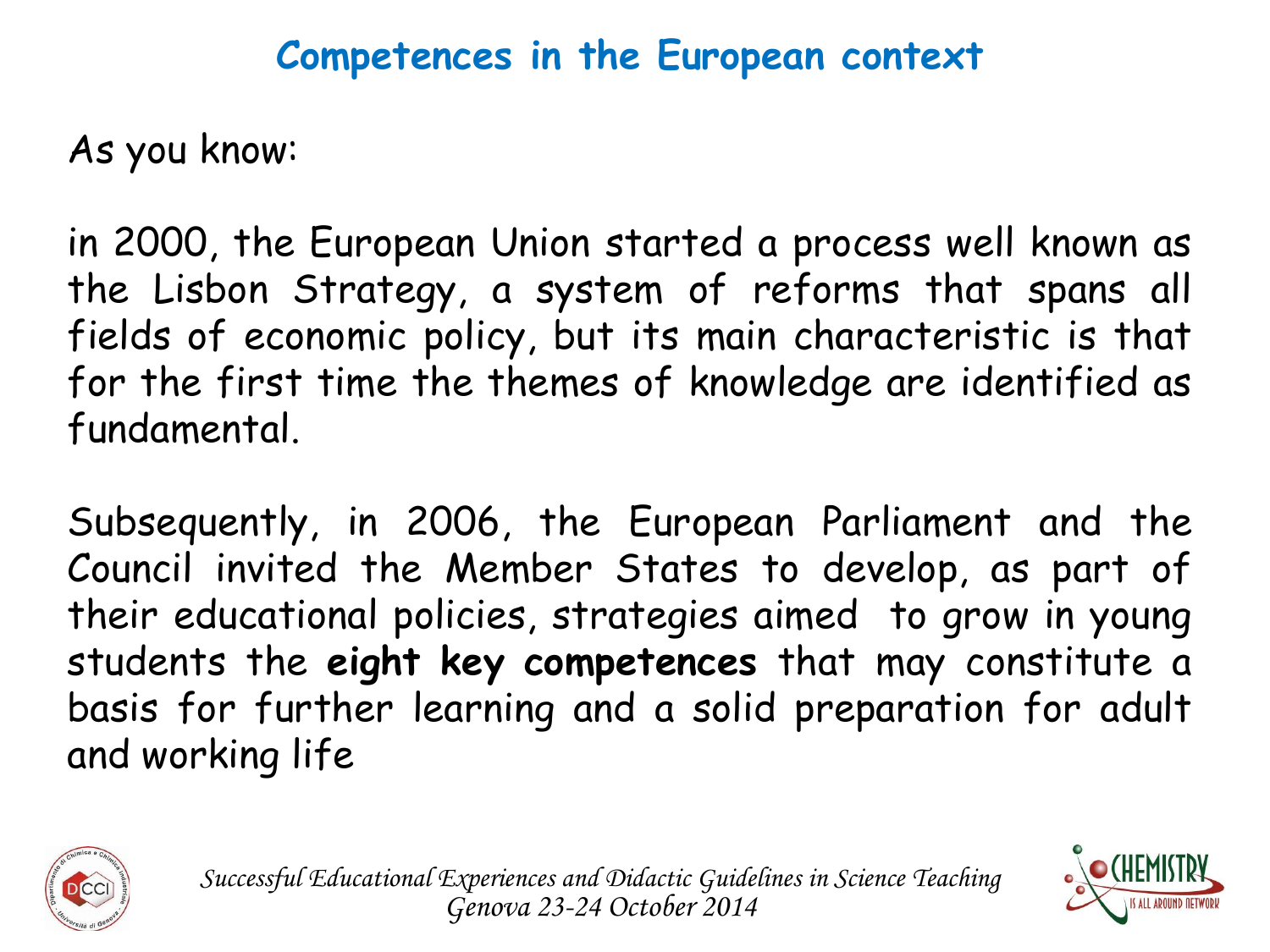# **Competences in the European context**

- 1. Communication in the mother tongue
- 2. Communication in foreign languages
- 3. Mathematical competence and basic competences in science and technology
- 4. Digital competence
- 5. Learning to learn
- 6. Social and civic competences
- 7. Sense of initiative and entrepreneurship
- 8. Cultural awareness and expression

Competence means the proven ability to use knowledge, skills and personal, social and/or methodological abilities, in work or study situations and in professional and personal development.



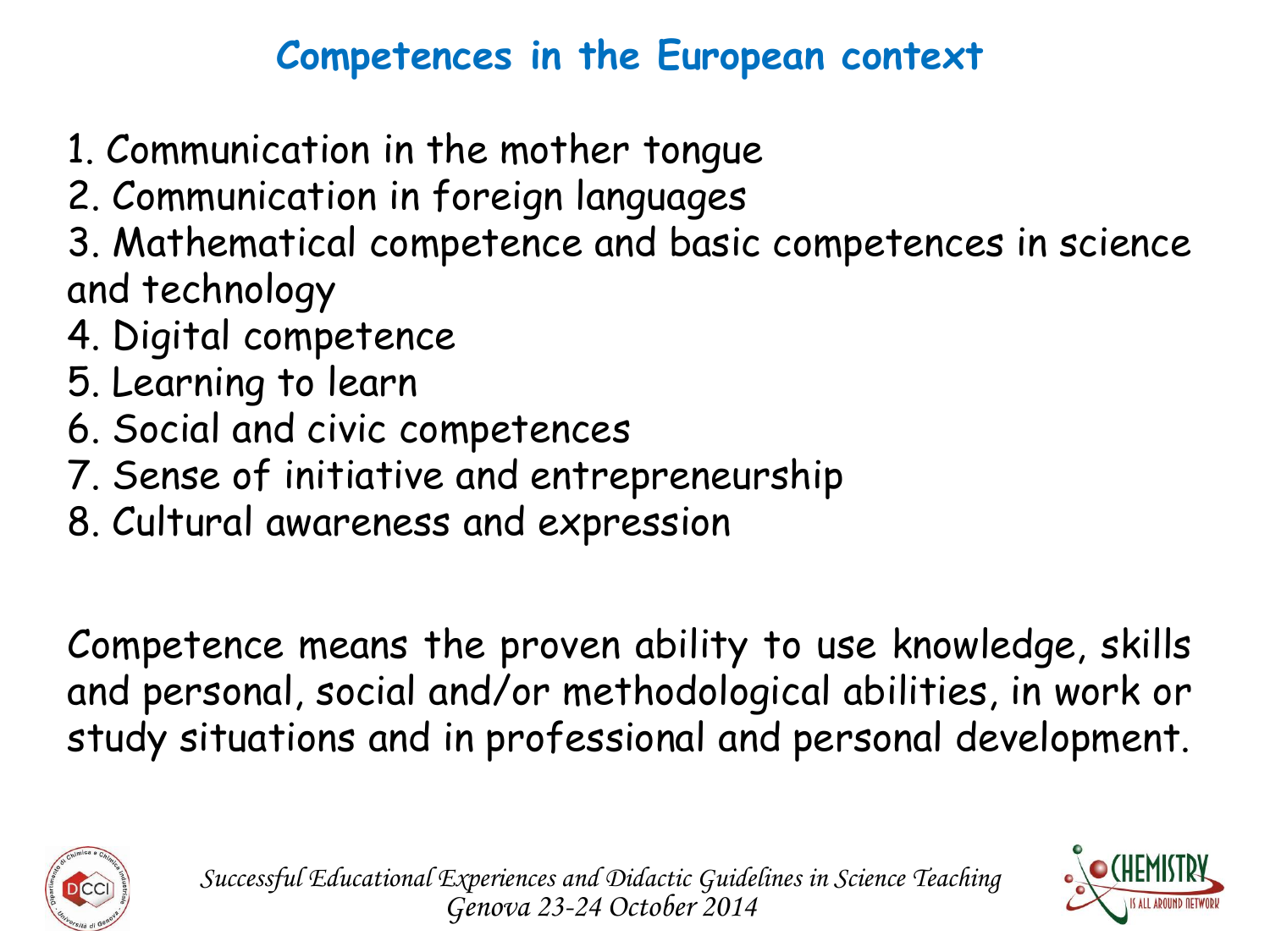### **The Italian answer**

The concept of competence came in the Italian school from 2000 (Berlinguer - De Mauro reform), and was finally "coded" by DM n. 139 of 22 August 2007, which introduced new guidelines for the second cycle and compulsory education up to sixteen years.

In September 2012 the **New National Guidelines** for the first cycle of education expressed more clearly that the Italian school system takes, as reference horizon to work towards, a framework of eight key competences for lifelong learning.

The text of the New National Guidelines expresses a general goal, **the competence profile of the student** at the end of the first cycle of education and details role and objectives of different disciplines.



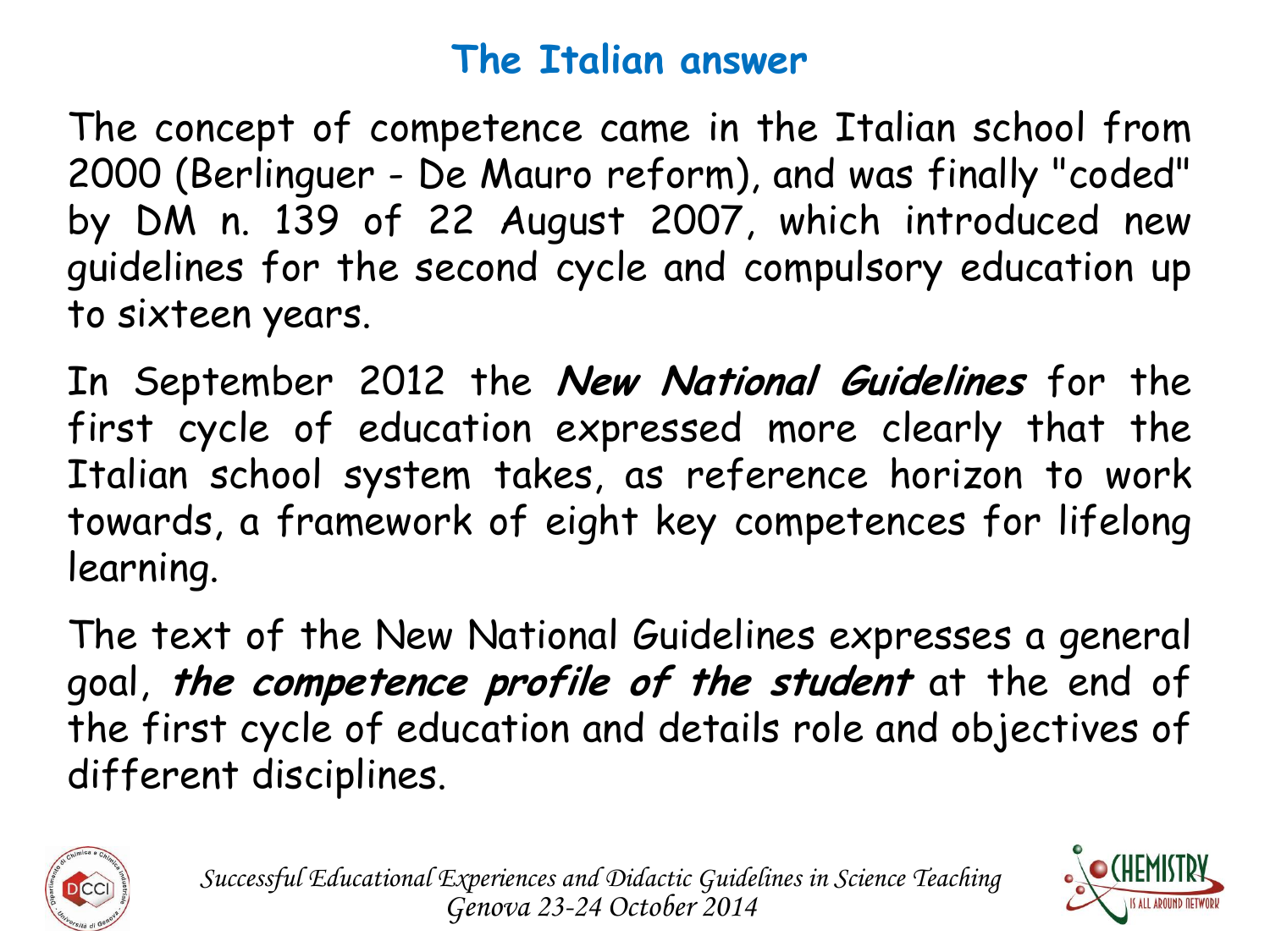#### **Goals for sciences in the New National Guidelines**

In the case of sciences, the goals that the student has to attain at the end of lower secondary school are expressed globally for chemistry, physics, biology, astronomy and earth science :

-the student explores and experiments, in the laboratory and outdoors, the unfolding of the most common phenomena, imagines and tests the causes, researches solutions to problems using the knowledge acquired;

-he develops simple schematization and modeling of facts and phenomena using, when appropriate, to take suitable measures and simple formalization;

-he recognizes in his body structure and operations at macroscopic and microscopic levels, is aware of his potential and limitations;



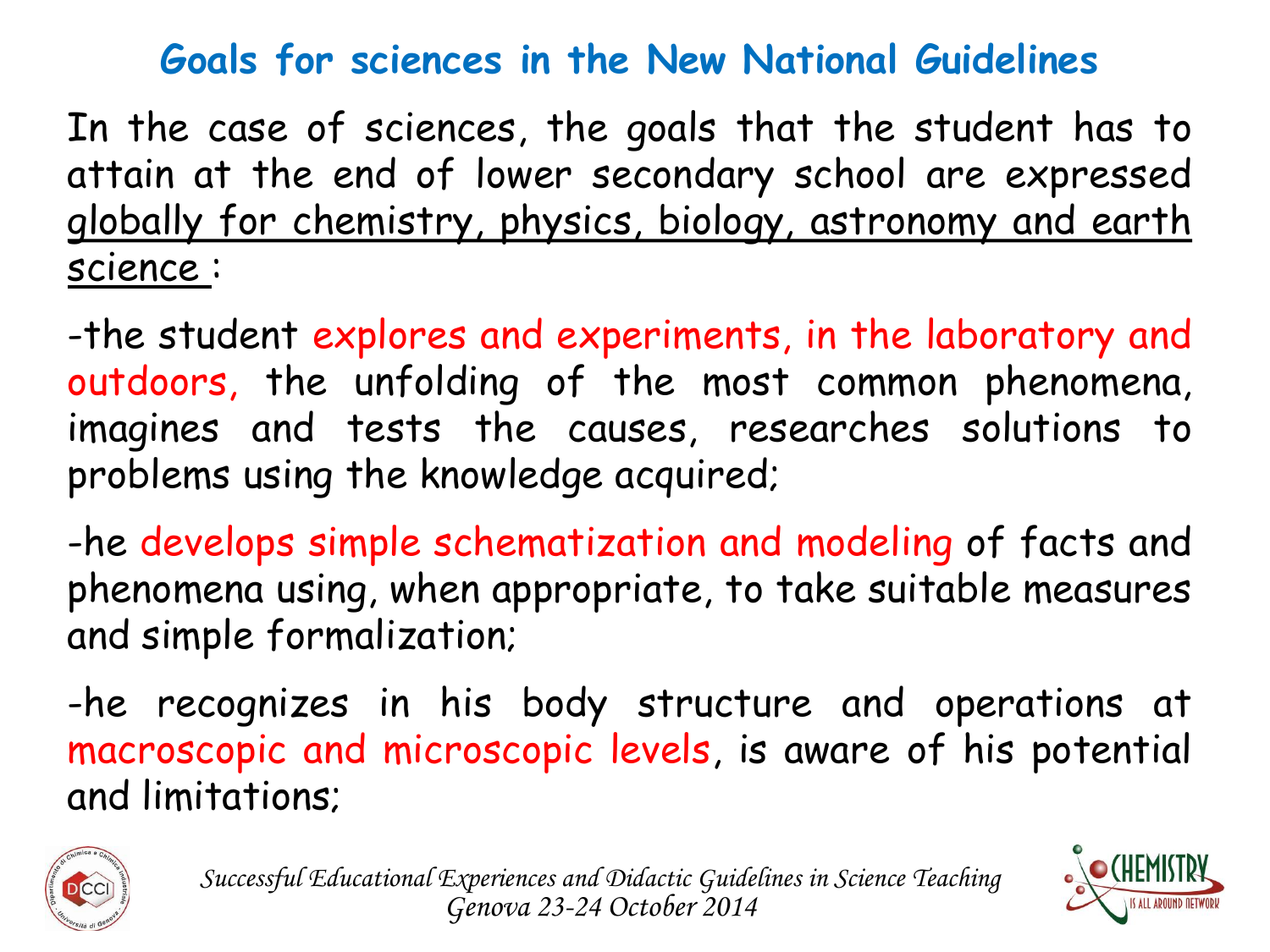### **Goals for sciences in the New National Guidelines**

-he has a view of the complexity of the system of the living and of the evolution over time, recognizes their diversity, the basic needs of animals and plants and ways to meet them in specific environmental contexts;

-he is aware of the role of the human community on Earth and adopts environmentally responsible way of life;

-he links the development of science to the development of human history;

- has curiosity and interest towards the main problems related to the use of science in the field of scientific and technological development.





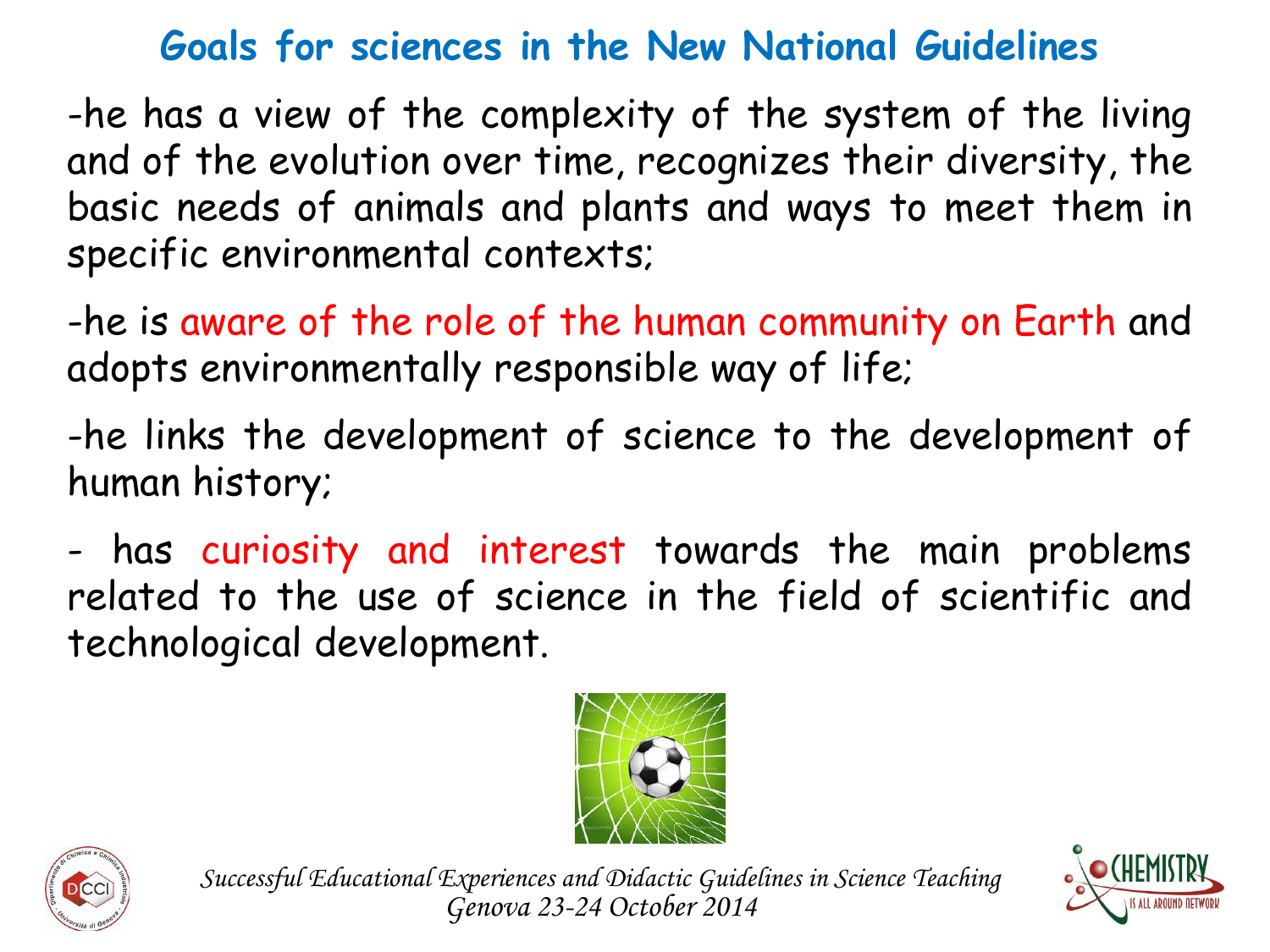# **New guidelines also for upper secondary schools**

Consistently, MIUR (Ministry of Education, University and Research) worked to conform to the European guidelines also the organization of upper secondary school.

In the school year 2012/2013 the didactic at the lyceum, at the technical and vocational school underwent a change and was focused on the development of key competences.





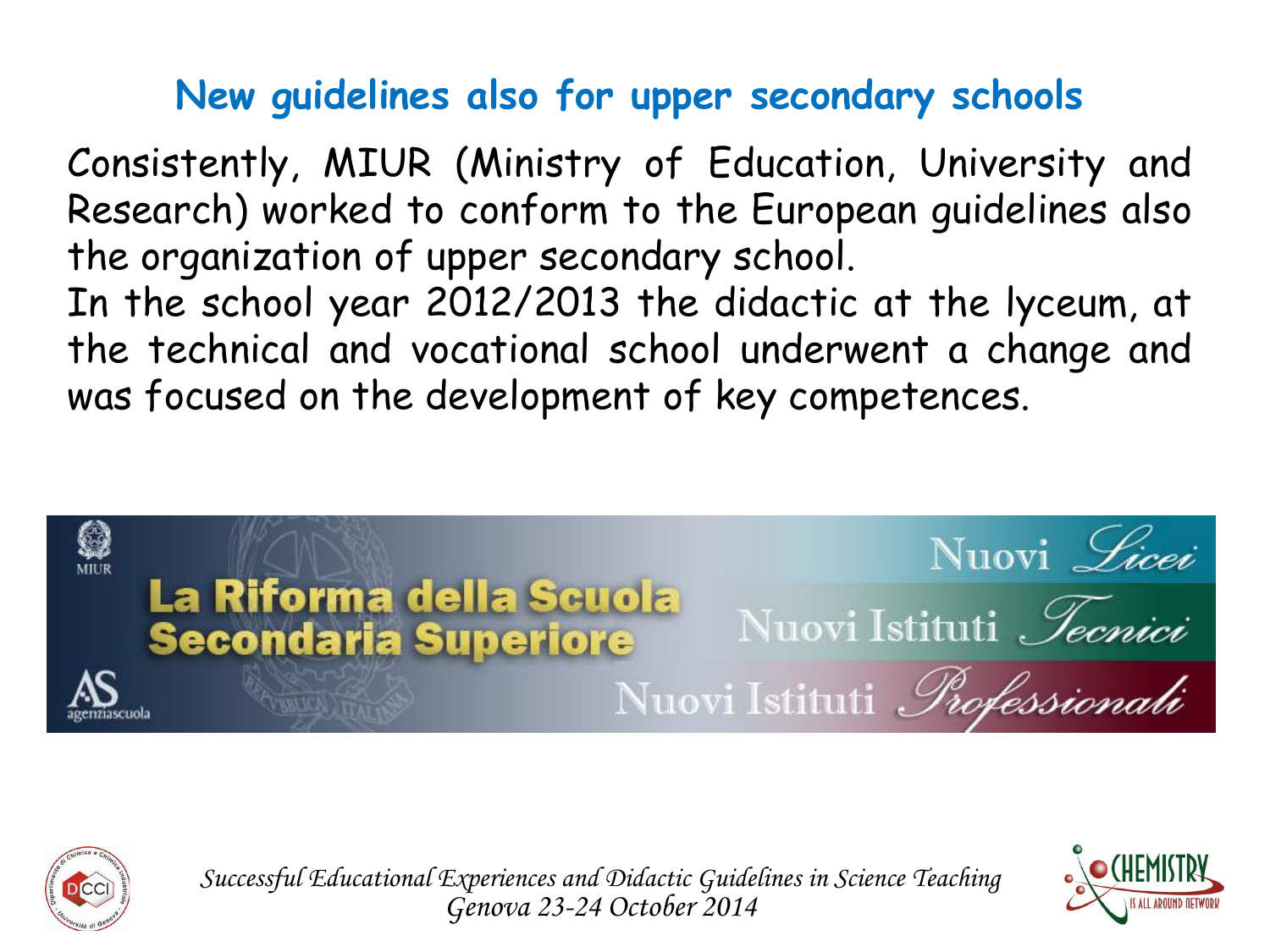# **A new way of teaching and learning**

In this new scenario, teachers and educational institutions were asked to change and renew their working method, away from the previous transmissive teaching and focusing on the action in situation of the student.

Now, the keywords are: design, formulate curricula in a lifelong learning perspective and certify competences.



A not easy task to perform!



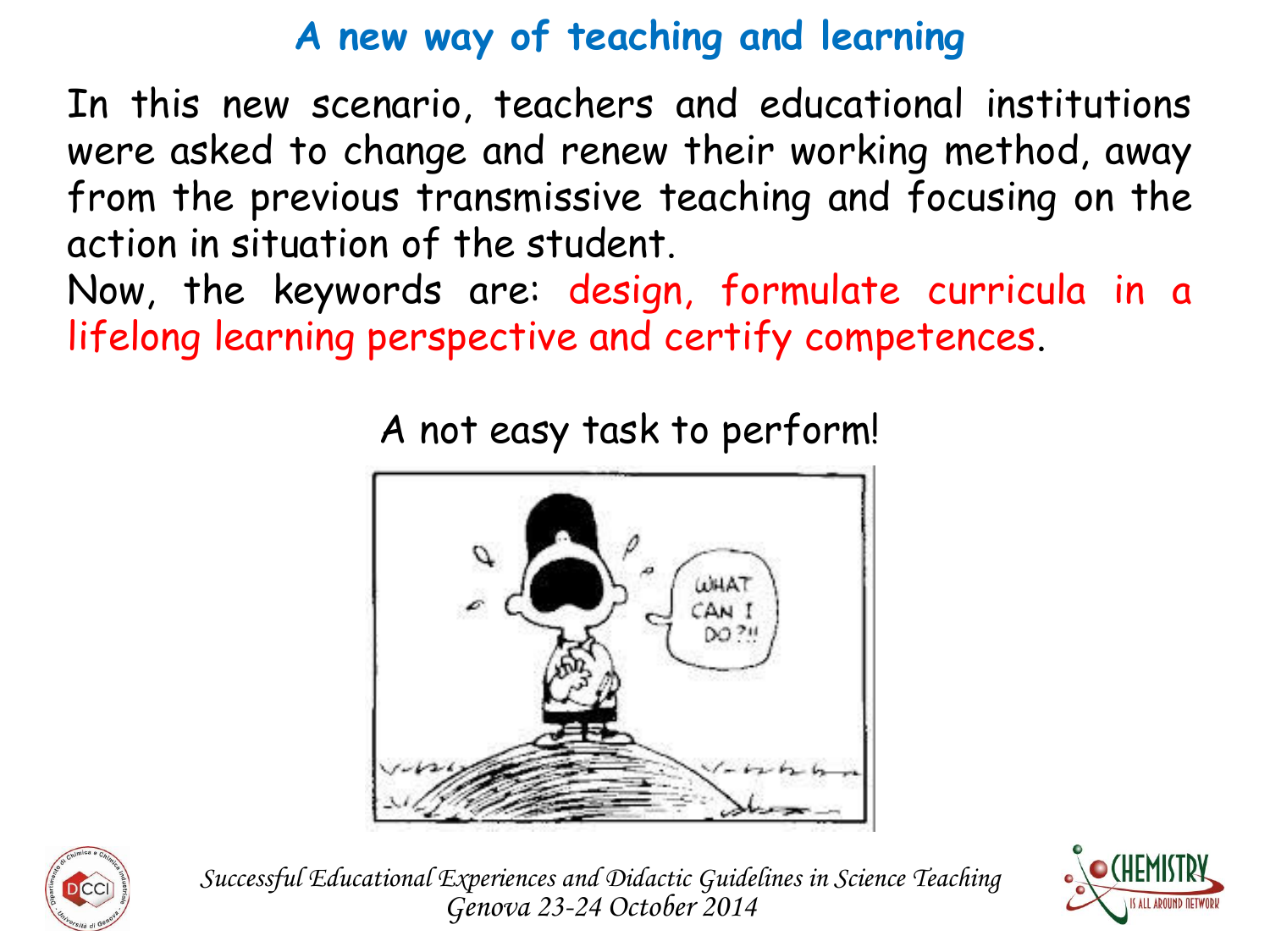# **Successful experiences in chemistry teaching: the ICTs**

The Ministry of Education also strongly encourages the use of digital resources in the teaching of disciplines, with the aim of developing a transversal key competence: the digital competence.



Many teachers claim low affinity toward ICT resources.



In order to use digital tools as successful experiences, especially in the context of competence development, it is necessary a suitable design that includes:

- interaction between teacher and student and among students themselves

- practical experience, carried out in the classroom or in the laboratory, but, in any case, real.



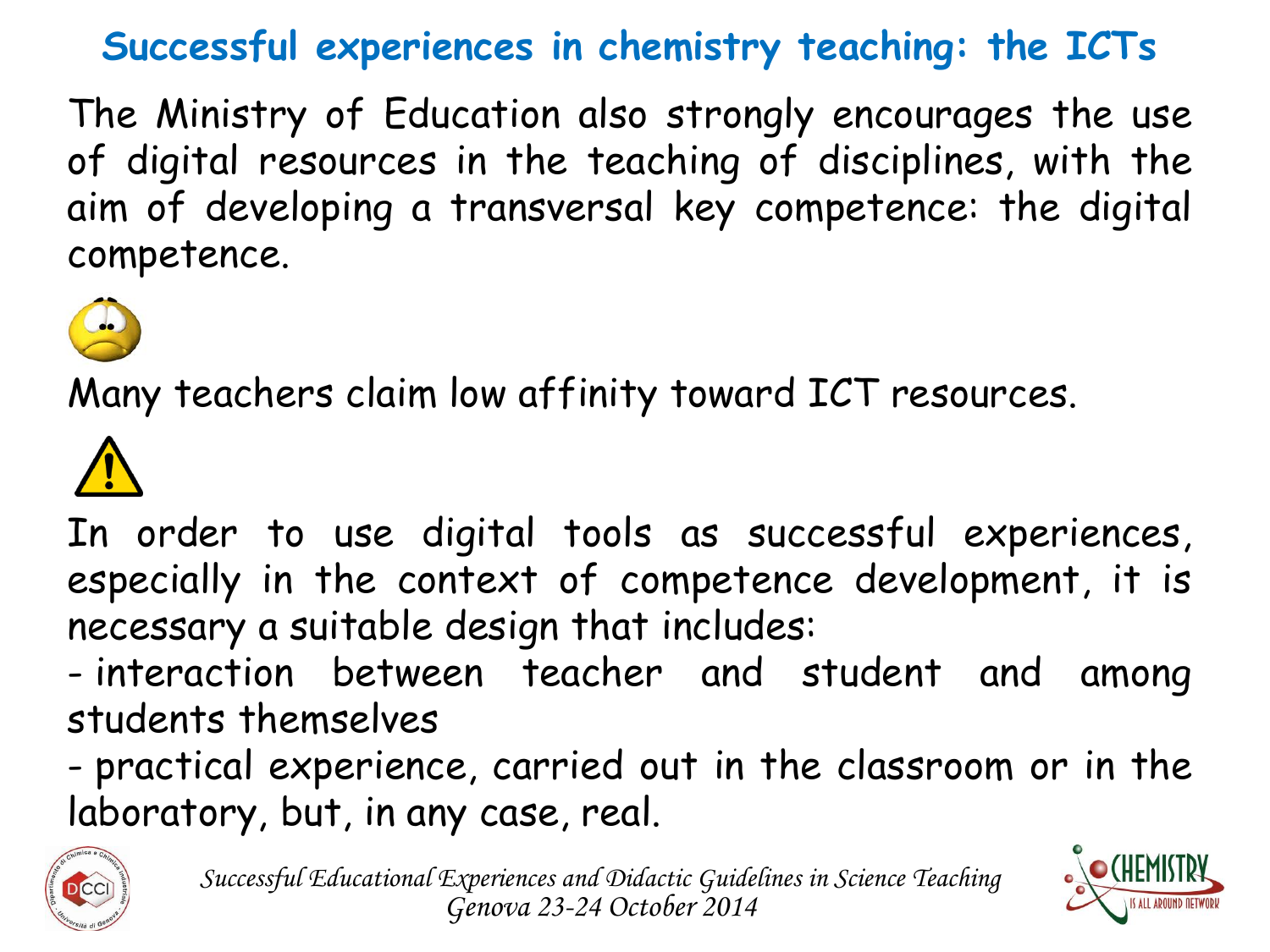# **Successful experiences in chemistry teaching: the ICTs**

As first step is to break down teachers' distrust, by encouraging the use of simple digital tools that meet the favor of students and not embarrass teachers

The site tavolaperiodica.it seemed to us the most suitable digital resource to present at schools for demonstration purposes.



In this way, teachers could have an example of how a digital resource, although very simple, can be used to enhance learning of curricular chemistry contents.



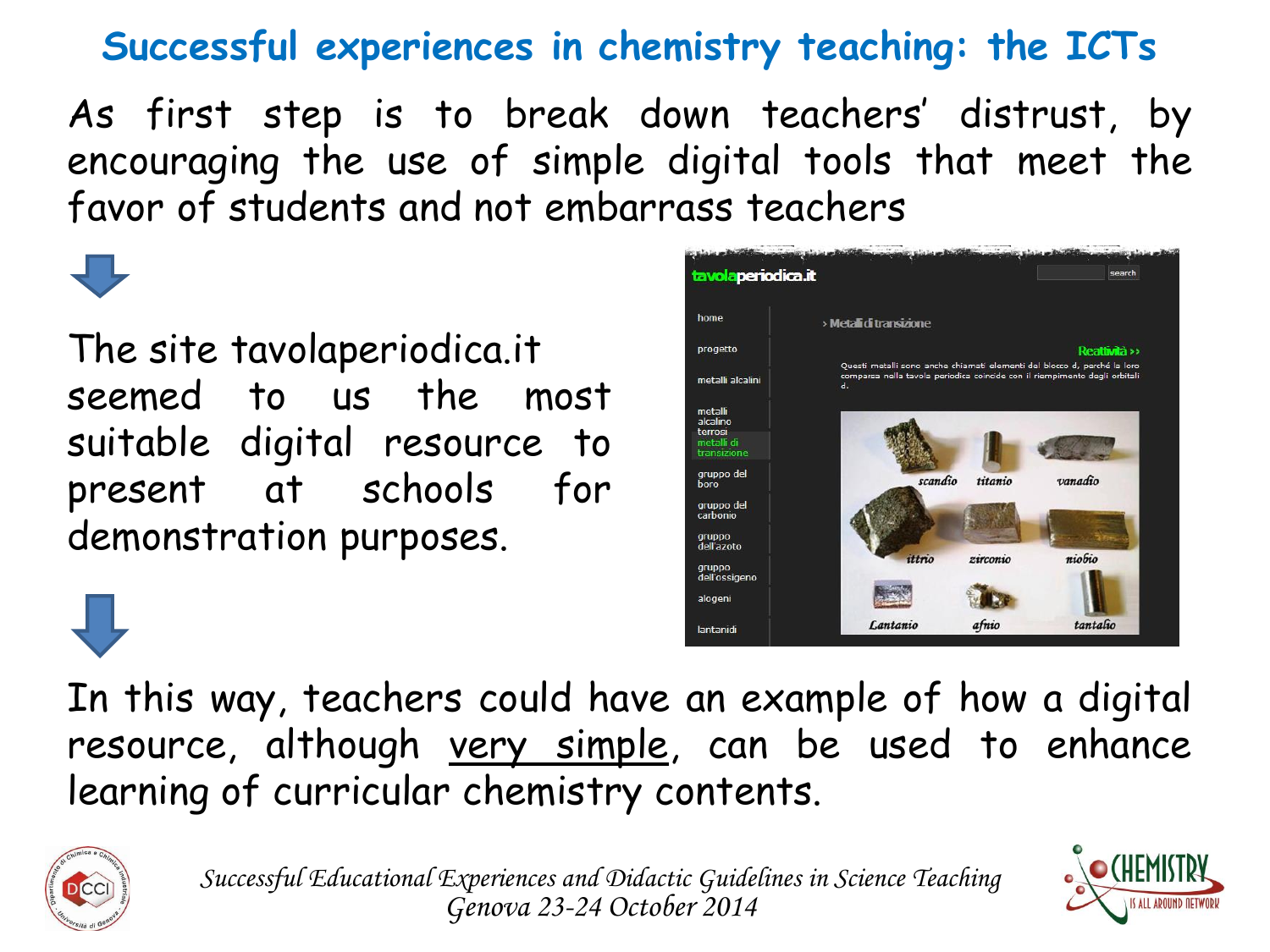# **Testing of digital resources: tavolaperiodica.it**

A short two-hour path was designed around tavolaperiodica.it and proposed to 8 classes of upper secondary school who had started to study the periodic table of elements.

The path was carried out entirely in the computer lab; during the first thirty minutes students, in small groups, surfed autonomously within the site, while, for the remaining time, they were involved in a non-traditional lesson.

During the lesson, the virtual laboratory was joined to practice, observation and guided discussion, in order to connect previous knowledge to the new context, to consolidate and deepen.





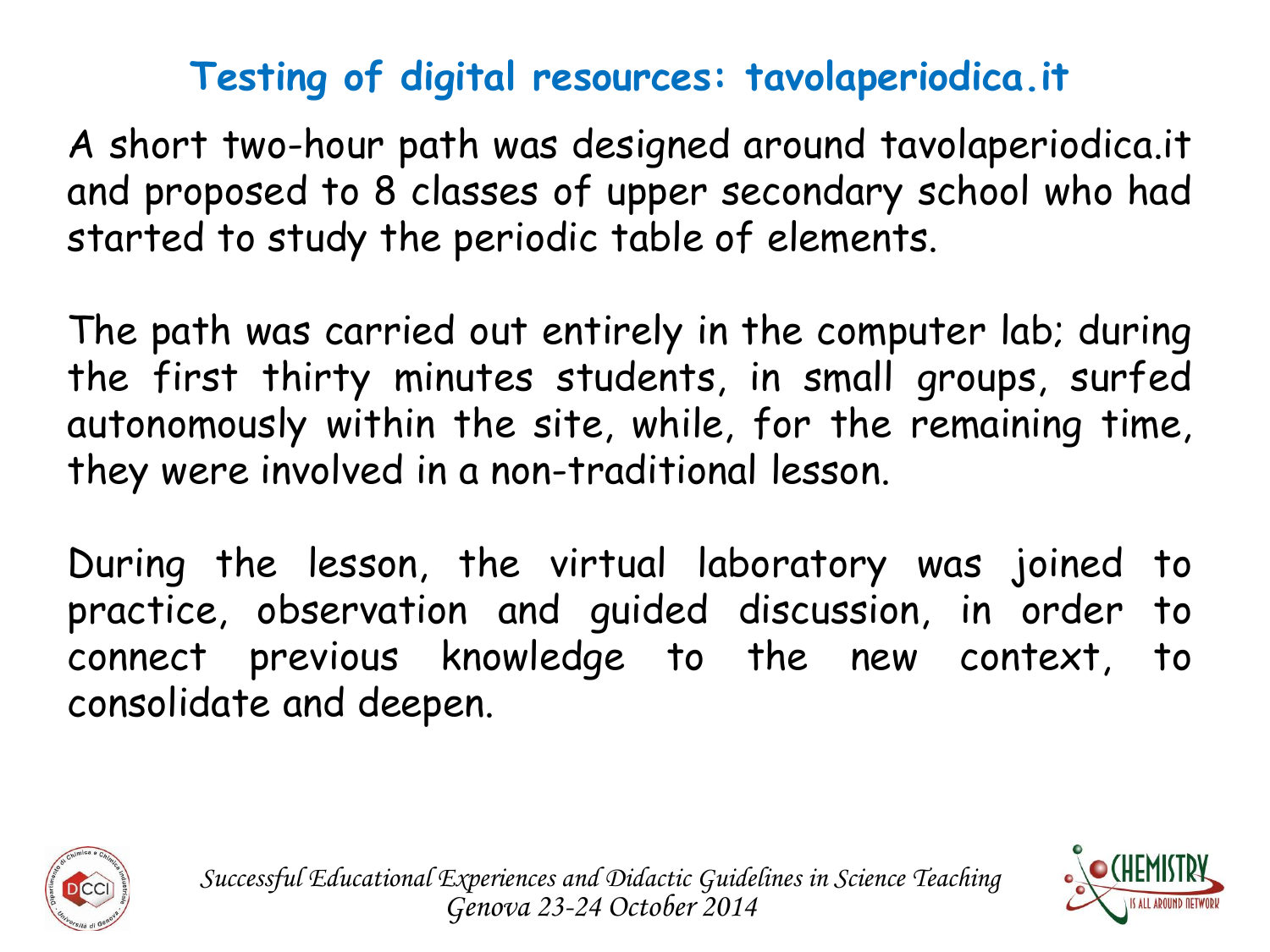The videos of some chemical reactions, dangerous to be really carried out, were used to guide students to the construction of the corresponding equations.



#### **2K + 2H<sub>2</sub>O → 2KOH + H<sub>2</sub>**



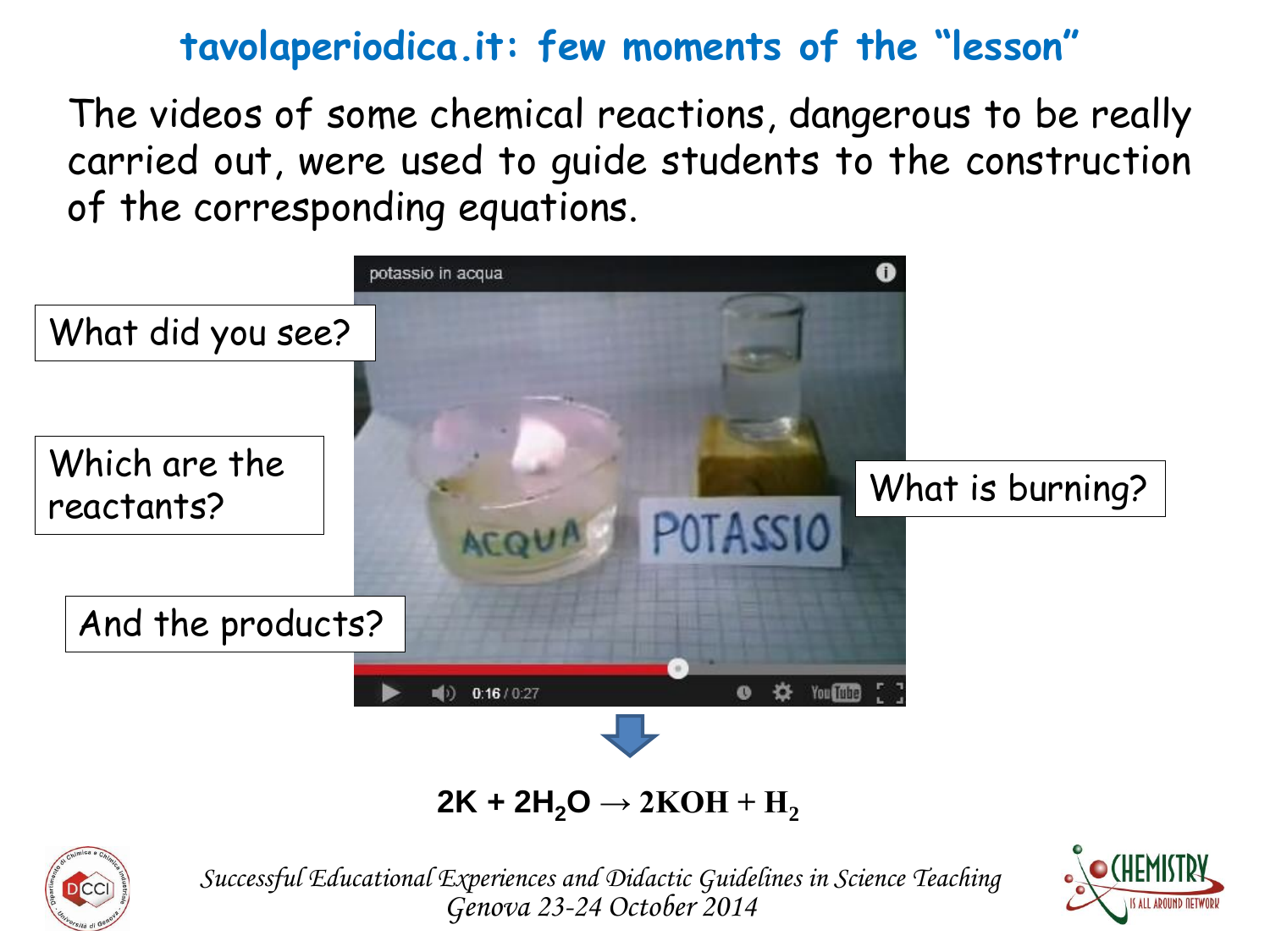#### Practical activity

A piece of zinc was dipped in a solution of  $\textsf{\small CuSO}_4$  . The change of color, from gray to red, was used to deduce the reaction products, then the corresponding equation was written.



# $CuSO<sub>4</sub> + Zn \rightarrow ZnSO<sub>4</sub> + Cu$

#### Virtual activity

A solution of  $CuSO_4$  reacts with an iron nail and, in time, decolorizes completely in correspondence to the deposition of metallic copper on the nail.



 $CuSO<sub>4</sub> + Fe \rightarrow FeSO<sub>4</sub> + Cu$ 



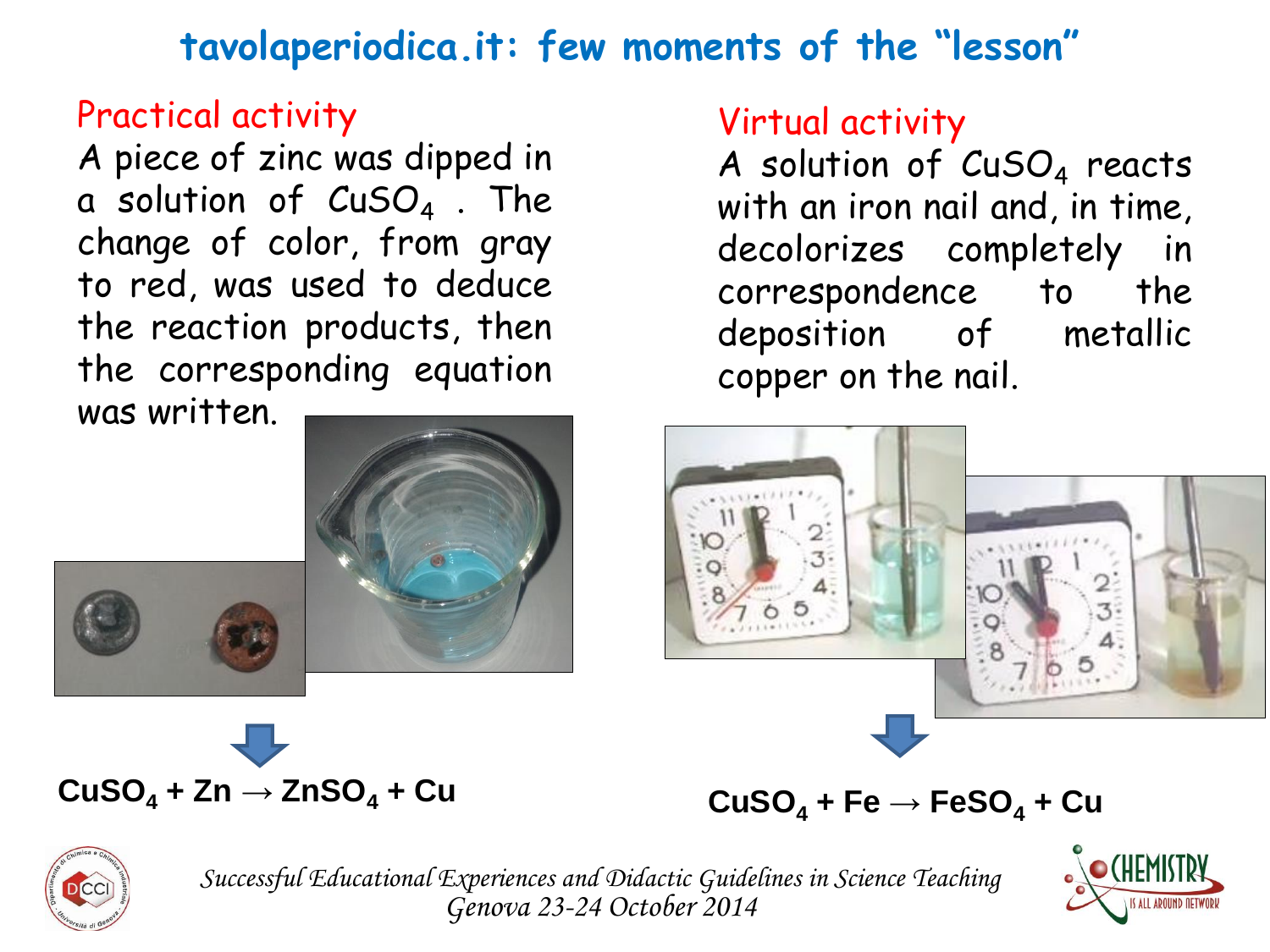#### Virtual activity Talking about carbon…



#### Practical activity

A sample of charcoal was shown and its bleaching properties were demonstrated by filtering water containing food dye. Charcoal is widely used in filtering carafes, filters for pools, purifiers, deodorizers and is also sold in pharmacies.





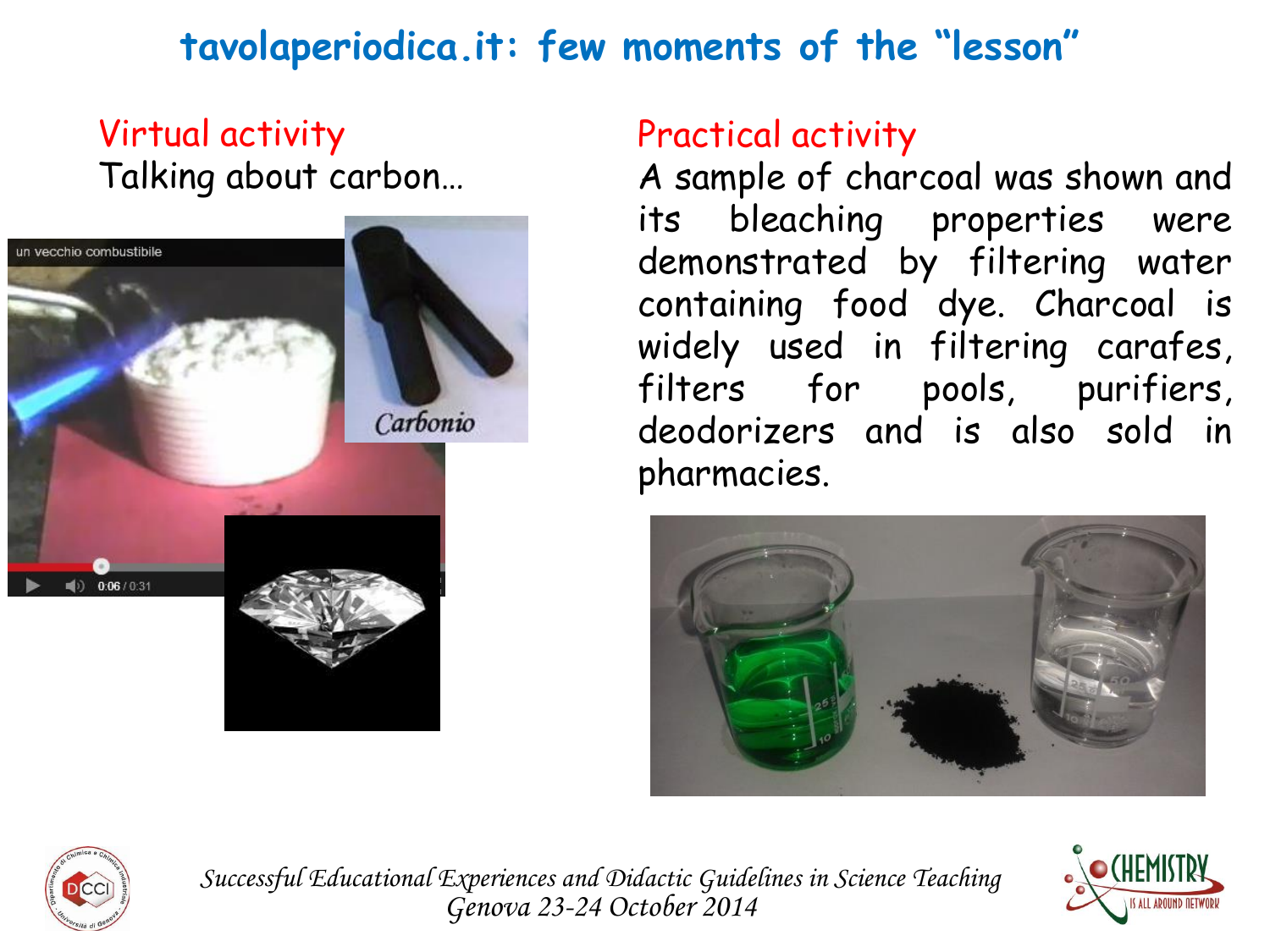#### Practical activity

Numerous samples of simple substances (lead, zinc, copper, mercury, gallium, silicon, sulfur, tin, tungsten, iodine, etc.) were given to students for the purpose of identifying them by using personal experience…





#### Virtual activity

….but also photos and information from the site.





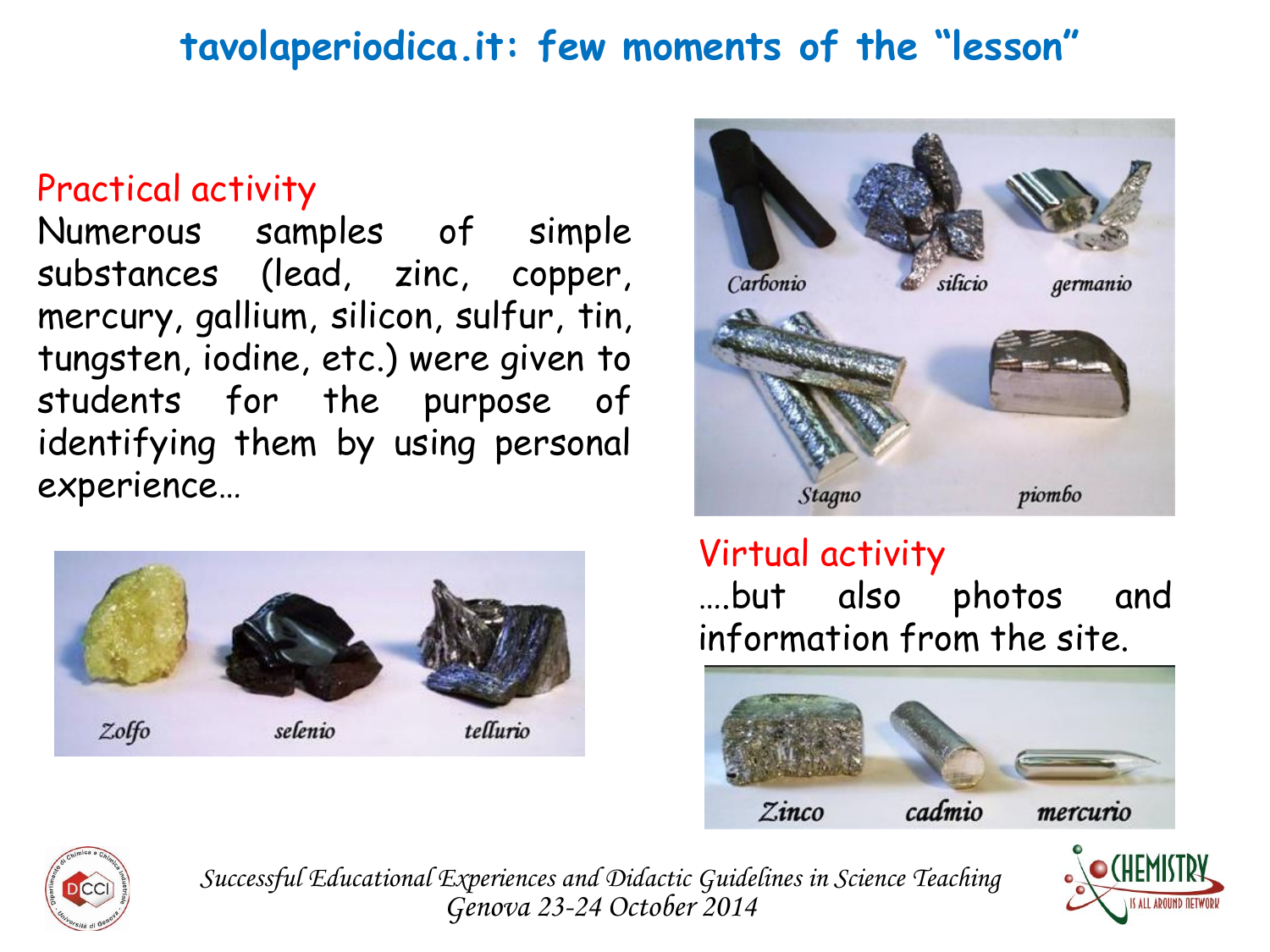The site also provides historical notes, anecdotes and references to specific applications





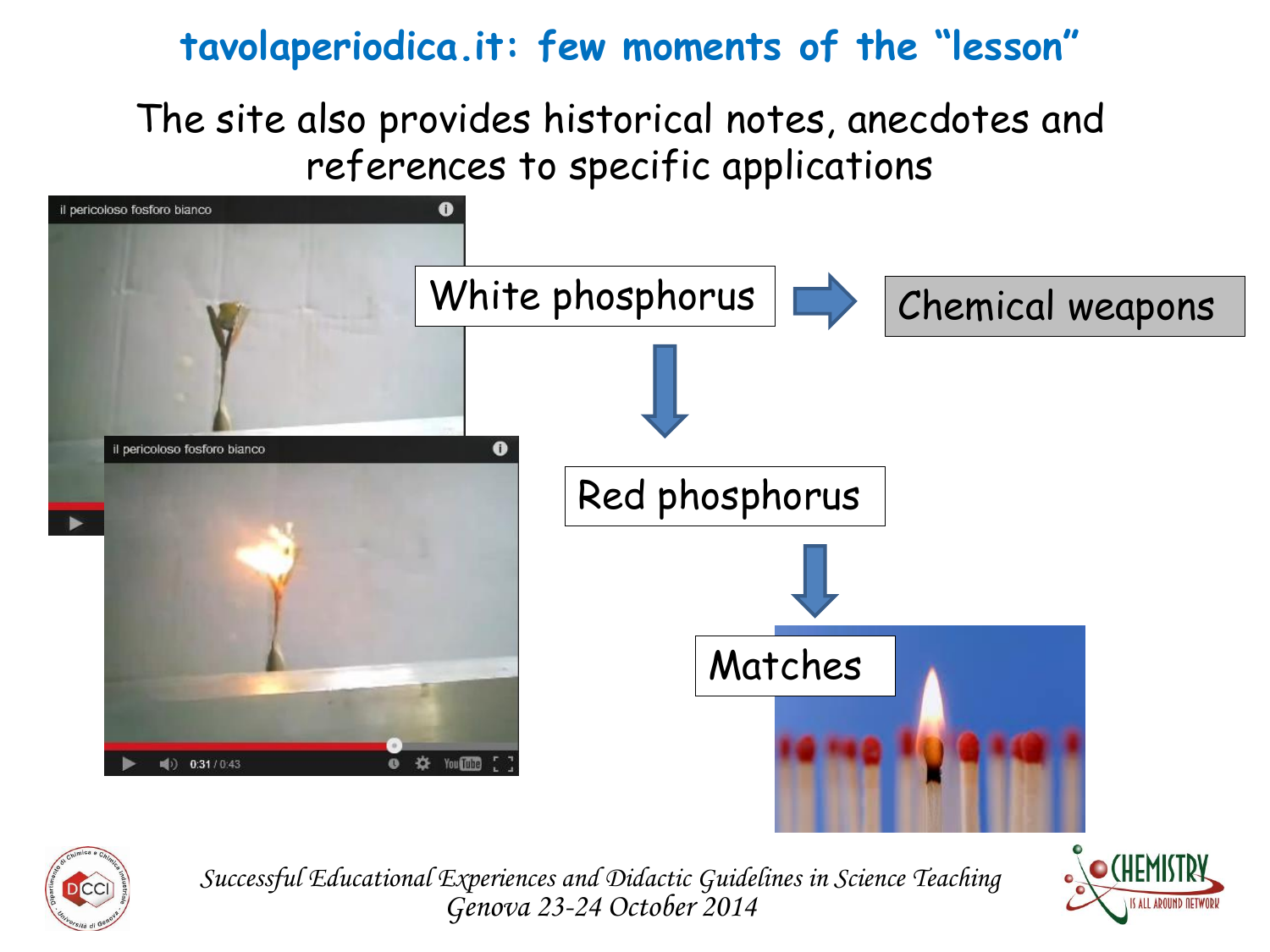# **In few words…**

The didactic path was designed aiming to competence development: the active role of students was stimulated as much as possible, referring to their life experience and scientific knowledge.

The structure of the lesson has been the same for all classes, but without excessive stiffness: we took care to leave enough space to changes / insights due to curiosity or perplexities, different from time to time.



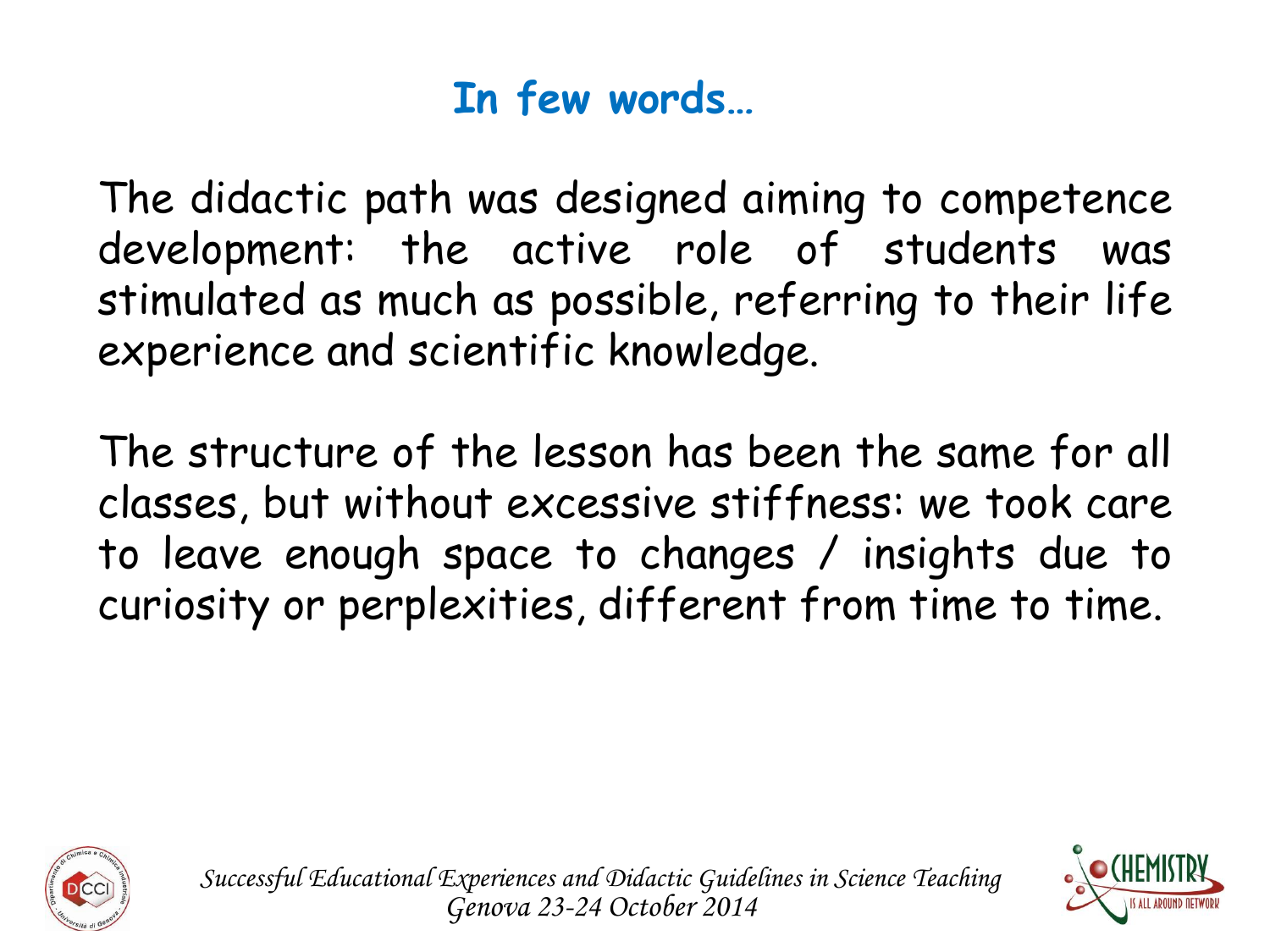### **Assessment**

The experience was appreciated by both students and teachers. The assessment was made in the following way:

-Investigating students' opinion, by a questionnaire with one open-ended question

-Investigating teachers opinion involving them in a focus group

The results of this survey will be presented by Andrea Traverso, researcher at the Department of Education